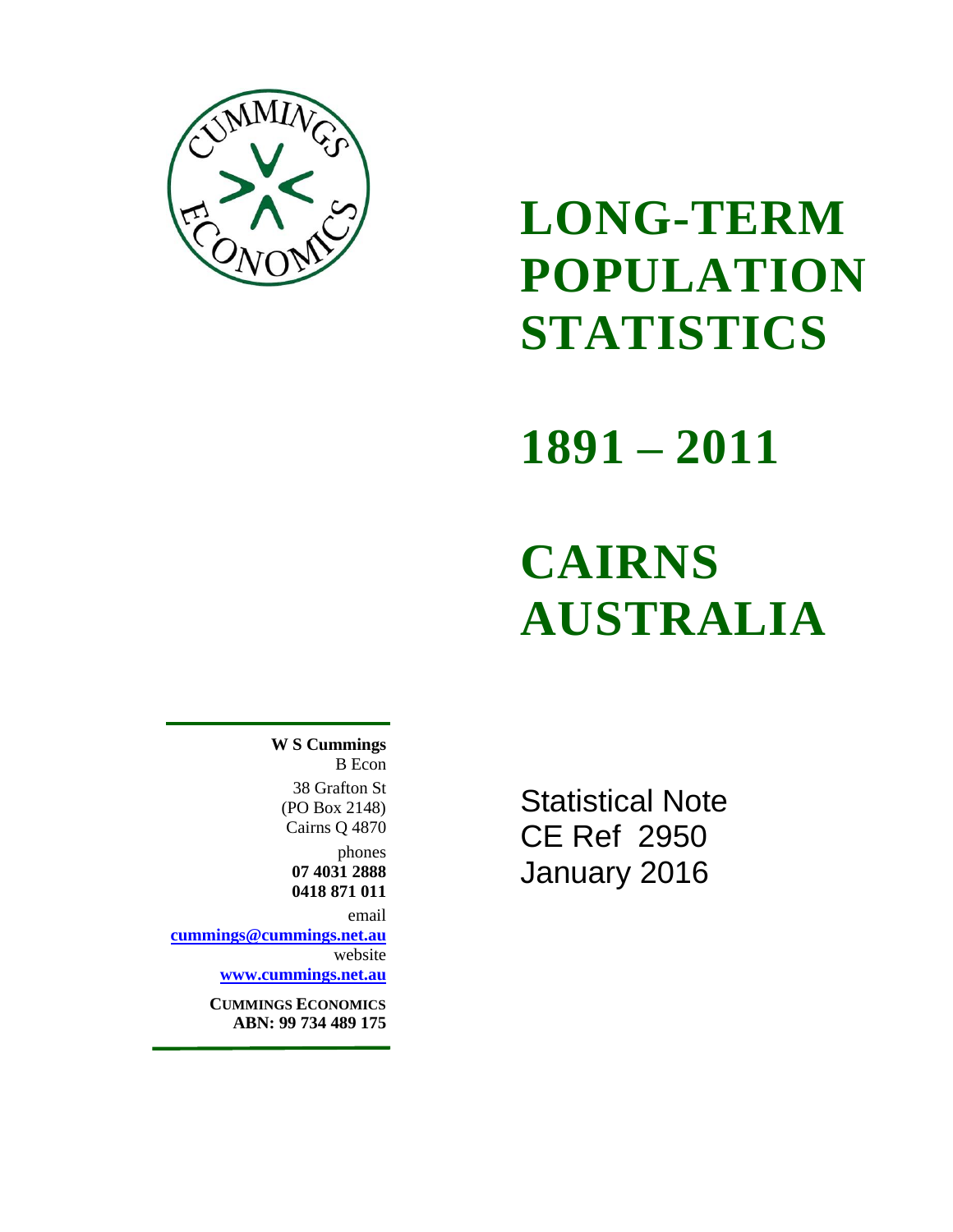#### **1. INTRODUCTION**

The following paper is designed to collate data on long-term population statistics for Cairns.

Early data up to 1958 is drawn from a paper prepared by the Cairns City Council Town Clerk of the time, probably prepared about 1959 or 1960.

Figures from 1958 onwards come from Australian Bureau of Statistics (ABS) Year Book and other ABS population releases.

Up until 1976, the figures are for the old Cairns City Local Government area. From 1976 on, the ABS defined the Cairns Statistical District as the Cairns urban areas in both Cairns City and Mulgrave Shire and areas likely to be urban on a 15-year time frame. This definition commenced bringing in significant sections of Mulgrave Shire. This boundary was adjusted in 1991 to include the whole area from Gordonvale to Palm Cove, ie. the amalgamated Cairns City area less Yarrabah and the Babinda areas. The ABS provided estimates on the new boundaries back to 1986.

Up to 1976 figures, no distinction is made between residents and visitors and it can be assumed that the figures include visitors. From 1976, ABS commenced publishing "estimated residential populations", ie. excluding visitors but including residents away at the time of the census.

In the following tables, from 1976 to 2011, both estimated residential and total census count type figures are given for Cairns Statistical District.

From 2011, a new system was adopted by ABS with Cairns as an urban area being effectively covered by the two Statistical Area Level 3 (SA3) areas of Cairns North and Cairns South reflecting boundaries close to the old Cairns Statistical District boundaries. ABS published figures on these boundaries back to 1991.

Note: This report contains information and statements obtained from sources believed to be reliable and also which express the opinions of the publisher only. The publisher gives no Warranty and makes no representation as to the accuracy or correctness of the information statements or opinions or as to the reliability of the sources from which they were obtained. The Publisher undertakes no responsibility in any way whatsoever in respect of the contents of this report including any errors or omissions therein however caused and excludes all liability whatsoever whether in tort or in contract or otherwise that it might otherwise have to any person or company who acts upon the contents of the report and either directly or indirectly suffers any loss or damage in consequence of the information statements and/or opinions contained or expressed in the report.

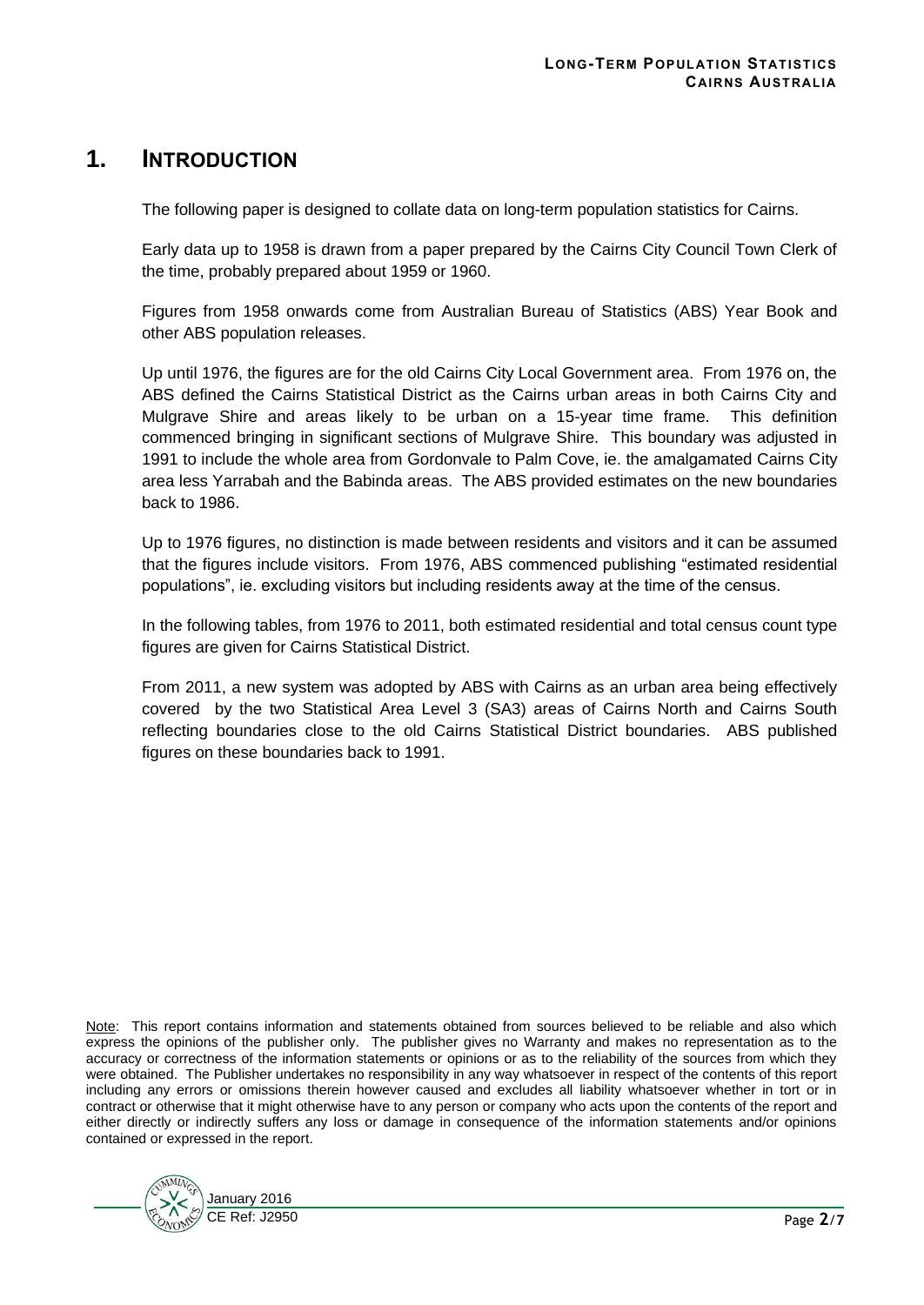### **2. POPULATION FIGURES**

| <b>Total Population (1)</b><br><b>Including visitors and</b><br>excluding residents away |                 |                    | Est Res Pop'n (1)<br><b>Cairns Statistical</b><br><b>District</b> |                 |                 |                            |
|------------------------------------------------------------------------------------------|-----------------|--------------------|-------------------------------------------------------------------|-----------------|-----------------|----------------------------|
| Year End                                                                                 | <b>Cairns</b>   | <b>Cairns Stat</b> | <b>Combined</b>                                                   | <b>Initial</b>  | <b>Revised</b>  | <b>Combined</b>            |
| 30 <sup>th</sup> June                                                                    | <b>City LGA</b> | Dist (1)           | <b>Caiirns North &amp;</b><br><b>South SA3s</b>                   | <b>Boundary</b> | <b>Boundary</b> | <b>Caiirns North &amp;</b> |
| 1891                                                                                     | 2,800           |                    |                                                                   |                 |                 | <b>South SA3s</b>          |
| 1892                                                                                     | 2,800           |                    |                                                                   |                 |                 |                            |
| 1893                                                                                     | 2,500           |                    |                                                                   |                 |                 |                            |
| 1894                                                                                     | 2,300           |                    |                                                                   |                 |                 |                            |
| 1895                                                                                     | 2,000           |                    |                                                                   |                 |                 |                            |
| 1896                                                                                     | 2,000           |                    |                                                                   |                 |                 |                            |
| 1897                                                                                     | 2,000           |                    |                                                                   |                 |                 |                            |
| 1898                                                                                     | 2,500           |                    |                                                                   |                 |                 |                            |
| 1899                                                                                     | 4,000           |                    |                                                                   |                 |                 |                            |
| 1900                                                                                     | 4,000           |                    |                                                                   |                 |                 |                            |
| 1901                                                                                     | 4,000           |                    |                                                                   |                 |                 |                            |
| 1902                                                                                     | 4,000           |                    |                                                                   |                 |                 |                            |
| 1903                                                                                     | 3,500           |                    |                                                                   |                 |                 |                            |
| 1904                                                                                     | 3,500           |                    |                                                                   |                 |                 |                            |
| 1905                                                                                     | 3,600           |                    |                                                                   |                 |                 |                            |
| 1906                                                                                     | 4,000           |                    |                                                                   |                 |                 |                            |
| 1907                                                                                     | 4,250           |                    |                                                                   |                 |                 |                            |
| 1908                                                                                     | 4,500           |                    |                                                                   |                 |                 |                            |
| 1909                                                                                     | 4,500           |                    |                                                                   |                 |                 |                            |
| 1910                                                                                     | 5,000           |                    |                                                                   |                 |                 |                            |
| 1911                                                                                     | 5,000           |                    |                                                                   |                 |                 |                            |
| 1912                                                                                     | 5,000           |                    |                                                                   |                 |                 |                            |
| 1913                                                                                     | 5,000           |                    |                                                                   |                 |                 |                            |
| 1914                                                                                     | 5,000           |                    |                                                                   |                 |                 |                            |
| 1915                                                                                     | 5,000           |                    |                                                                   |                 |                 |                            |
| 1916                                                                                     | 5,500           |                    |                                                                   |                 |                 |                            |
| 1917                                                                                     | 5,500           |                    |                                                                   |                 |                 |                            |
| 1918                                                                                     | 5,500           |                    |                                                                   |                 |                 |                            |
| 1919                                                                                     | 6,000           |                    |                                                                   |                 |                 |                            |
| 1920                                                                                     | 6,000           |                    |                                                                   |                 |                 |                            |
| 1921                                                                                     | 7,450           |                    |                                                                   |                 |                 |                            |
| 1922                                                                                     | 7,500           |                    |                                                                   |                 |                 |                            |
| 1923                                                                                     | 8,000           |                    |                                                                   |                 |                 |                            |
| 1924                                                                                     | 8,500           |                    |                                                                   |                 |                 |                            |
| 1925                                                                                     | 8,500           |                    |                                                                   |                 |                 |                            |
| 1926                                                                                     | 9,000           |                    |                                                                   |                 |                 |                            |
| 1927                                                                                     | 9,500           |                    |                                                                   |                 |                 |                            |
| 1928                                                                                     | 9,500           |                    |                                                                   |                 |                 |                            |
| 1929                                                                                     | 9,500           |                    |                                                                   |                 |                 |                            |
| 1930                                                                                     | 9,500           |                    |                                                                   |                 |                 |                            |
| 1931                                                                                     | 10,500          |                    |                                                                   |                 |                 |                            |
| 1932                                                                                     | 11,000          |                    |                                                                   |                 |                 |                            |
| 1933                                                                                     | 12,000          |                    |                                                                   |                 |                 |                            |
| 1934                                                                                     | 12,400          |                    |                                                                   |                 |                 |                            |
| 1935                                                                                     | 13,000          |                    |                                                                   |                 |                 |                            |
| 1936                                                                                     | 13,300          |                    |                                                                   |                 |                 |                            |
| 1937                                                                                     | 13,500          |                    |                                                                   |                 |                 |                            |
| 1938                                                                                     | 14,250          |                    |                                                                   |                 |                 |                            |
| 1939                                                                                     | 14,600          |                    |                                                                   |                 |                 |                            |



Cont'd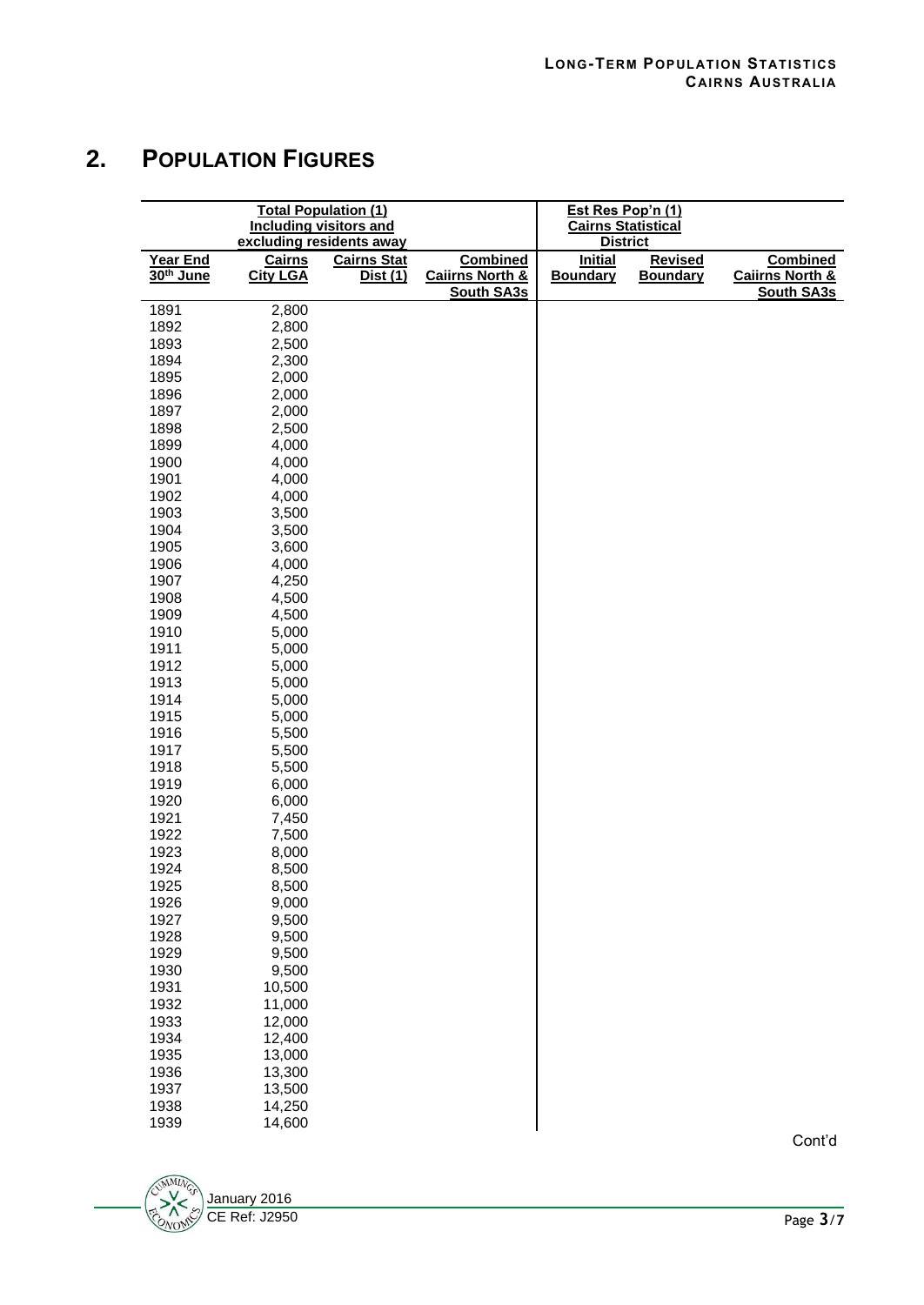| <b>Total Population (1)</b><br><b>Including visitors and</b><br>excluding residents away |                                  |                                       | Est Res Pop'n (1)<br><b>Cairns Statistical</b><br><b>District</b>  |                                   |                                   |                                                                    |
|------------------------------------------------------------------------------------------|----------------------------------|---------------------------------------|--------------------------------------------------------------------|-----------------------------------|-----------------------------------|--------------------------------------------------------------------|
| Year End<br>30 <sup>th</sup> June                                                        | <u>Cairns</u><br><b>City LGA</b> | <b>Cairns Stat</b><br><u>Dist (1)</u> | <b>Combined</b><br><b>Caiirns North &amp;</b><br><b>South SA3s</b> | <b>Initial</b><br><b>Boundary</b> | <b>Revised</b><br><b>Boundary</b> | <b>Combined</b><br><b>Caiirns North &amp;</b><br><b>South SA3s</b> |
| 1940                                                                                     | 15,200                           |                                       |                                                                    |                                   |                                   |                                                                    |
| 1941                                                                                     | 15,700                           |                                       |                                                                    |                                   |                                   |                                                                    |
| 1942                                                                                     | 16,000                           |                                       |                                                                    |                                   |                                   |                                                                    |
| 1943                                                                                     | 13,000                           |                                       |                                                                    |                                   |                                   |                                                                    |
| 1944                                                                                     | 13,000                           |                                       |                                                                    |                                   |                                   |                                                                    |
| 1945                                                                                     | 15,000                           |                                       |                                                                    |                                   |                                   |                                                                    |
| 1946                                                                                     | 15,750                           |                                       |                                                                    |                                   |                                   |                                                                    |
| 1947                                                                                     | 16,750                           |                                       |                                                                    |                                   |                                   |                                                                    |
| 1948                                                                                     | 17,000                           |                                       |                                                                    |                                   |                                   |                                                                    |
| 1949                                                                                     | 17,600                           |                                       |                                                                    |                                   |                                   |                                                                    |
| 1950                                                                                     | 18,000                           |                                       |                                                                    |                                   |                                   |                                                                    |
| 1951                                                                                     | 18,500                           |                                       |                                                                    |                                   |                                   |                                                                    |
| 1952                                                                                     | 19,000                           |                                       |                                                                    |                                   |                                   |                                                                    |
| 1953                                                                                     | 19,250                           |                                       |                                                                    |                                   |                                   |                                                                    |
| 1954                                                                                     | 21,018                           |                                       |                                                                    |                                   |                                   |                                                                    |
| 1955                                                                                     | 21,400                           |                                       |                                                                    |                                   |                                   |                                                                    |
| 1956                                                                                     | 22,000                           |                                       |                                                                    |                                   |                                   |                                                                    |
| 1957                                                                                     | 22,940                           |                                       |                                                                    |                                   |                                   |                                                                    |
| 1958                                                                                     | 23,400                           |                                       |                                                                    |                                   |                                   |                                                                    |
| 1959                                                                                     | 24,000                           |                                       |                                                                    |                                   |                                   |                                                                    |
| 1960                                                                                     | 24,600                           |                                       |                                                                    |                                   |                                   |                                                                    |
| 1961                                                                                     | 25,200                           |                                       |                                                                    |                                   |                                   |                                                                    |
| 1962                                                                                     | 25,500                           |                                       |                                                                    |                                   |                                   |                                                                    |
| 1963                                                                                     | 25,800                           |                                       |                                                                    |                                   |                                   |                                                                    |
| 1964                                                                                     | 26,100                           |                                       |                                                                    |                                   |                                   |                                                                    |
| 1965                                                                                     | 26,400                           |                                       |                                                                    |                                   |                                   |                                                                    |
| 1966                                                                                     | 26,802                           |                                       |                                                                    |                                   |                                   |                                                                    |
| 1967                                                                                     | 27,400                           |                                       |                                                                    |                                   |                                   |                                                                    |
| 1968                                                                                     | 28,110                           |                                       |                                                                    |                                   |                                   |                                                                    |
| 1969                                                                                     | 28,760                           |                                       |                                                                    |                                   |                                   |                                                                    |
| 1970                                                                                     | 29,520                           |                                       |                                                                    |                                   |                                   |                                                                    |
| 1971                                                                                     | 30,835                           |                                       | Note - During this period, Cairns urban                            |                                   |                                   |                                                                    |
| 1972                                                                                     | 32,330                           |                                       | growth started to spill heavily into Mulgrave                      |                                   |                                   |                                                                    |
| 1973                                                                                     | 33,410                           | Shire.                                |                                                                    |                                   |                                   |                                                                    |
| 1974                                                                                     | 34,610                           | <b>Initial</b>                        |                                                                    |                                   |                                   |                                                                    |
| 1975                                                                                     | $36,650 \leq$                    | Boundary                              |                                                                    |                                   |                                   |                                                                    |
| 1976                                                                                     | 35,605                           | 48,752                                |                                                                    | 49,590                            |                                   |                                                                    |
| 1977                                                                                     |                                  |                                       |                                                                    | 51,560                            |                                   |                                                                    |
| 1978                                                                                     |                                  |                                       |                                                                    | 53,000                            |                                   |                                                                    |
| 1979                                                                                     |                                  |                                       |                                                                    | 54,380                            |                                   |                                                                    |
| 1980                                                                                     |                                  |                                       |                                                                    | 56,230                            |                                   |                                                                    |
| 1981                                                                                     |                                  | 62,426                                | (2)                                                                | 58,270                            |                                   |                                                                    |
| 1982                                                                                     |                                  |                                       |                                                                    | 60,660                            |                                   |                                                                    |
| 1983                                                                                     |                                  |                                       |                                                                    | 62,950                            |                                   |                                                                    |
| 1984                                                                                     |                                  |                                       |                                                                    | 65,250                            |                                   |                                                                    |
| 1985                                                                                     |                                  |                                       |                                                                    | 68,140                            |                                   |                                                                    |
| 1986                                                                                     |                                  | 74,358                                |                                                                    | 70,600                            | 74,088                            |                                                                    |
| 1987                                                                                     |                                  |                                       |                                                                    |                                   | 76,195                            |                                                                    |
| 1988                                                                                     |                                  |                                       |                                                                    |                                   | 79,103                            |                                                                    |

Cont'd

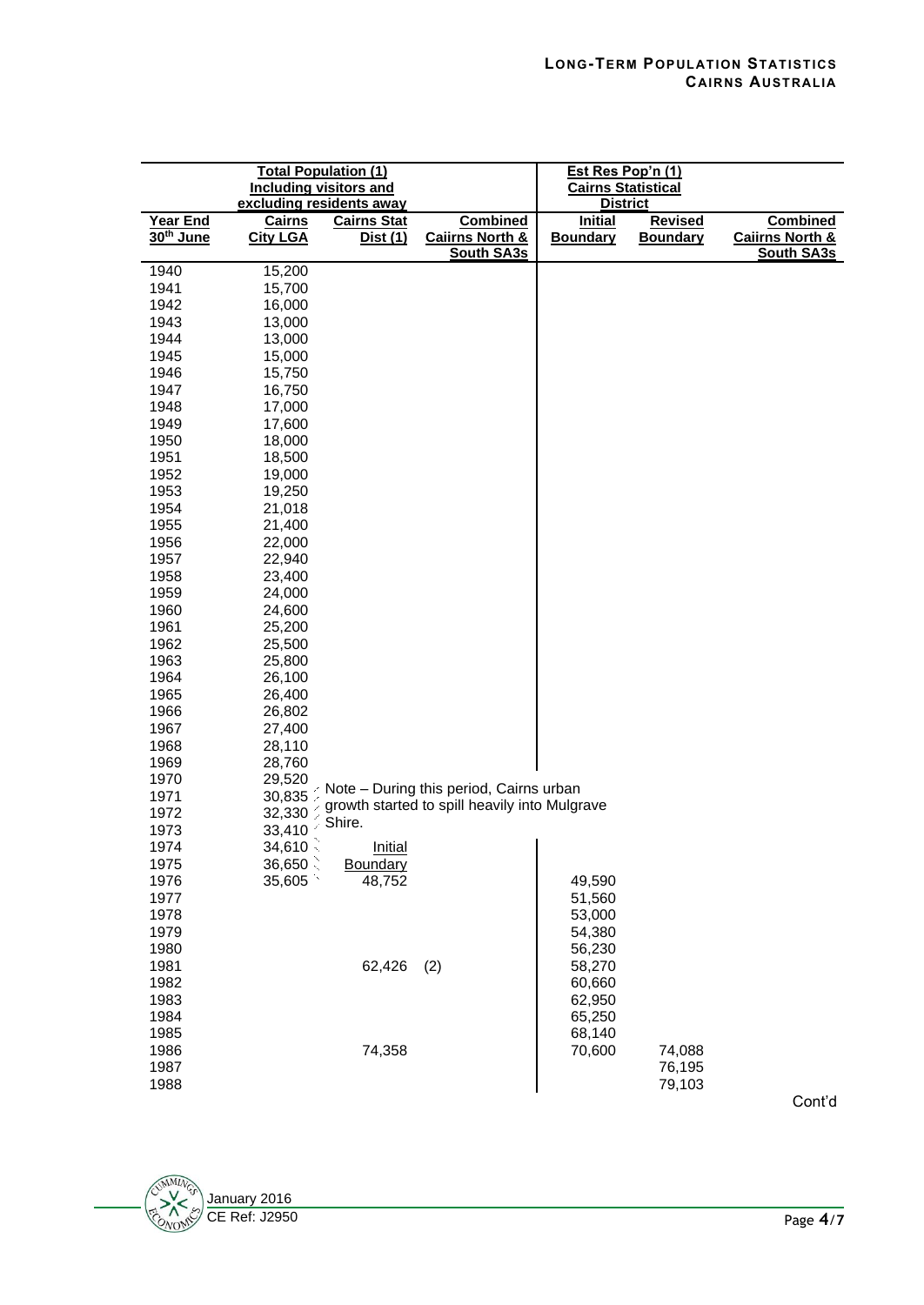|                                   | <b>Total Population (1)</b><br><b>Including visitors and</b><br>excluding residents away |                    |                                                 | Est Res Pop'n (1)<br>Cairns Statistical<br><b>District</b> |                 |                                                 |
|-----------------------------------|------------------------------------------------------------------------------------------|--------------------|-------------------------------------------------|------------------------------------------------------------|-----------------|-------------------------------------------------|
| Year End<br>30 <sup>th</sup> June | <b>Cairns</b>                                                                            | <b>Cairns Stat</b> | <b>Combined</b>                                 | <b>Initial</b>                                             | <b>Revised</b>  | <b>Combined</b>                                 |
|                                   | <b>City LGA</b>                                                                          | Dist (1)           | <b>Caiirns North &amp;</b><br><b>South SA3s</b> | <b>Boundary</b>                                            | <b>Boundary</b> | <b>Caiirns North &amp;</b><br><b>South SA3s</b> |
| 1989                              |                                                                                          | <b>Revised</b>     |                                                 |                                                            | 83,148          |                                                 |
| 1990                              |                                                                                          | Boundariy          |                                                 |                                                            | 85,262          |                                                 |
| 1991                              |                                                                                          | 97,698             |                                                 |                                                            | 86,294          | 87,061                                          |
| 1992                              |                                                                                          |                    |                                                 |                                                            | 89,279          | 89,981                                          |
| 1993                              |                                                                                          |                    |                                                 |                                                            | 93,645          | 94,118                                          |
| 1994                              |                                                                                          |                    |                                                 |                                                            | 97,846          | 98,249                                          |
| 1995                              |                                                                                          |                    |                                                 |                                                            | 102,850         | 102,937                                         |
| 1996                              |                                                                                          | 121,036            |                                                 |                                                            | 106,694         | 106,798                                         |
| 1997                              |                                                                                          |                    |                                                 |                                                            | 109,404         | 108,452                                         |
| 1998                              |                                                                                          |                    |                                                 |                                                            | 111,823         | 109,829                                         |
| 1999                              |                                                                                          |                    |                                                 |                                                            | 113,778         | 110,737                                         |
| 2000                              |                                                                                          |                    |                                                 |                                                            | 115,631         | 111,410                                         |
| 2001                              |                                                                                          |                    | 126,364                                         |                                                            |                 | 111,737                                         |
| 2002                              |                                                                                          |                    |                                                 |                                                            |                 | 113,691                                         |
| 2003                              |                                                                                          |                    |                                                 |                                                            |                 | 116,729                                         |
| 2004                              |                                                                                          |                    |                                                 |                                                            |                 | 119,837                                         |
| 2005                              |                                                                                          |                    |                                                 |                                                            |                 | 123,667                                         |
| 2006                              |                                                                                          |                    | 143,436                                         |                                                            |                 | 128,283                                         |
| 2007                              |                                                                                          |                    |                                                 |                                                            |                 | 132,500                                         |
| 2008                              |                                                                                          |                    |                                                 |                                                            |                 | 137,672                                         |
| 2009                              |                                                                                          |                    |                                                 |                                                            |                 | 142,287                                         |
| 2010                              |                                                                                          |                    |                                                 |                                                            |                 | 145,330                                         |
| 2011                              |                                                                                          |                    | 158,888                                         |                                                            |                 | 147,505                                         |
| 2012                              |                                                                                          |                    |                                                 |                                                            |                 | 150,578                                         |
| 2013                              |                                                                                          |                    |                                                 |                                                            |                 | 153,405                                         |
| 2014                              |                                                                                          |                    |                                                 |                                                            |                 | 155,490                                         |

Note 1 : See Definitions Section 1.

Note 2 : This census was taken at the time of school holidays with an abnormally large number of visitors in the count.

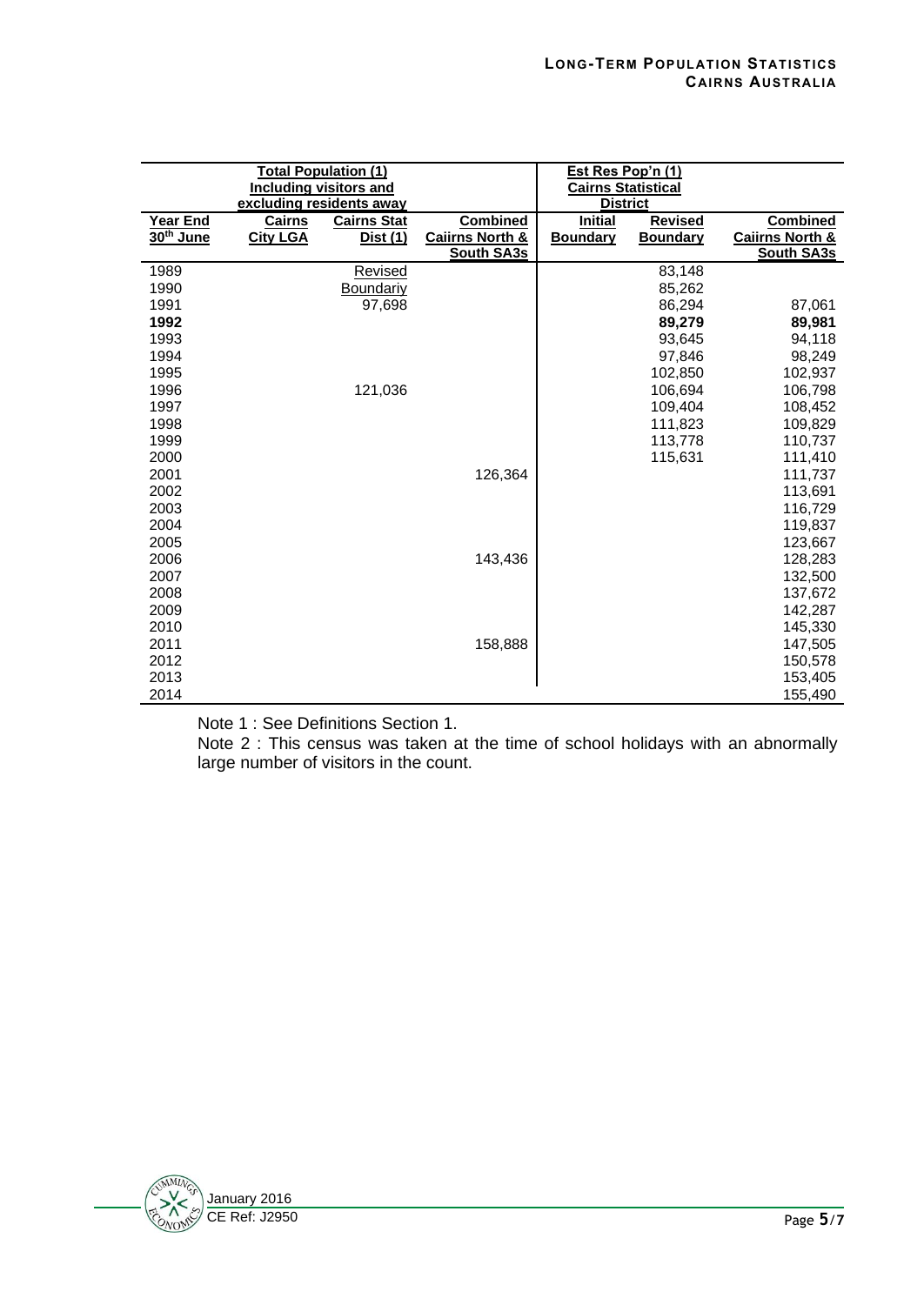### **3. POPULATION GROWTH RATES**

The following gives average annual population rates (mainly by decades).

|                                                     | <b>CAIRNS CITY LGA</b><br>(Total population including visitors<br>& excluding residents away) |                                                   |
|-----------------------------------------------------|-----------------------------------------------------------------------------------------------|---------------------------------------------------|
| 1891 - 1901                                         | 3.6% pa                                                                                       |                                                   |
| 1901 - 1911                                         | 2.3% pa                                                                                       |                                                   |
| 1911 - 1921                                         | 4.1% pa                                                                                       |                                                   |
| 1921 - 1931                                         | 3.5% pa                                                                                       |                                                   |
| 1931 - 1941                                         | 4.1% pa                                                                                       |                                                   |
| 1941 - 1951                                         | 1.7% pa                                                                                       | World War II                                      |
| 1951 - 1961                                         | 3.1% pa                                                                                       |                                                   |
| 1961 - 1971                                         |                                                                                               | 2.0% pa $\frac{1}{2}$ 1960s slow down, increasing |
| 1971 - 1976                                         | 2.9% pa                                                                                       | overspill into Mulgrave Shire                     |
| 1976 - 1986                                         | <b>CAIRNS STAT DISTRICT</b><br>(Residential Population)<br>3.6% pa                            |                                                   |
| 1986 - 1991                                         | <b>CAIRNS STAT DISTRICT</b><br>(Revised) (Residential Population)<br>3.1% pa                  |                                                   |
|                                                     | <b>CAIRNS COMBINED NORTH &amp;SOUTH</b><br>SA <sub>3s</sub><br>(Residential Population)       |                                                   |
| 1991 - 2001                                         | $2.5%$ pa                                                                                     |                                                   |
| 2001 - 2011                                         | 2.8% pa                                                                                       |                                                   |
| <b>LONG TERM AVERAGE</b><br>129 years (1891 - 2011) | 3.4% pa                                                                                       |                                                   |